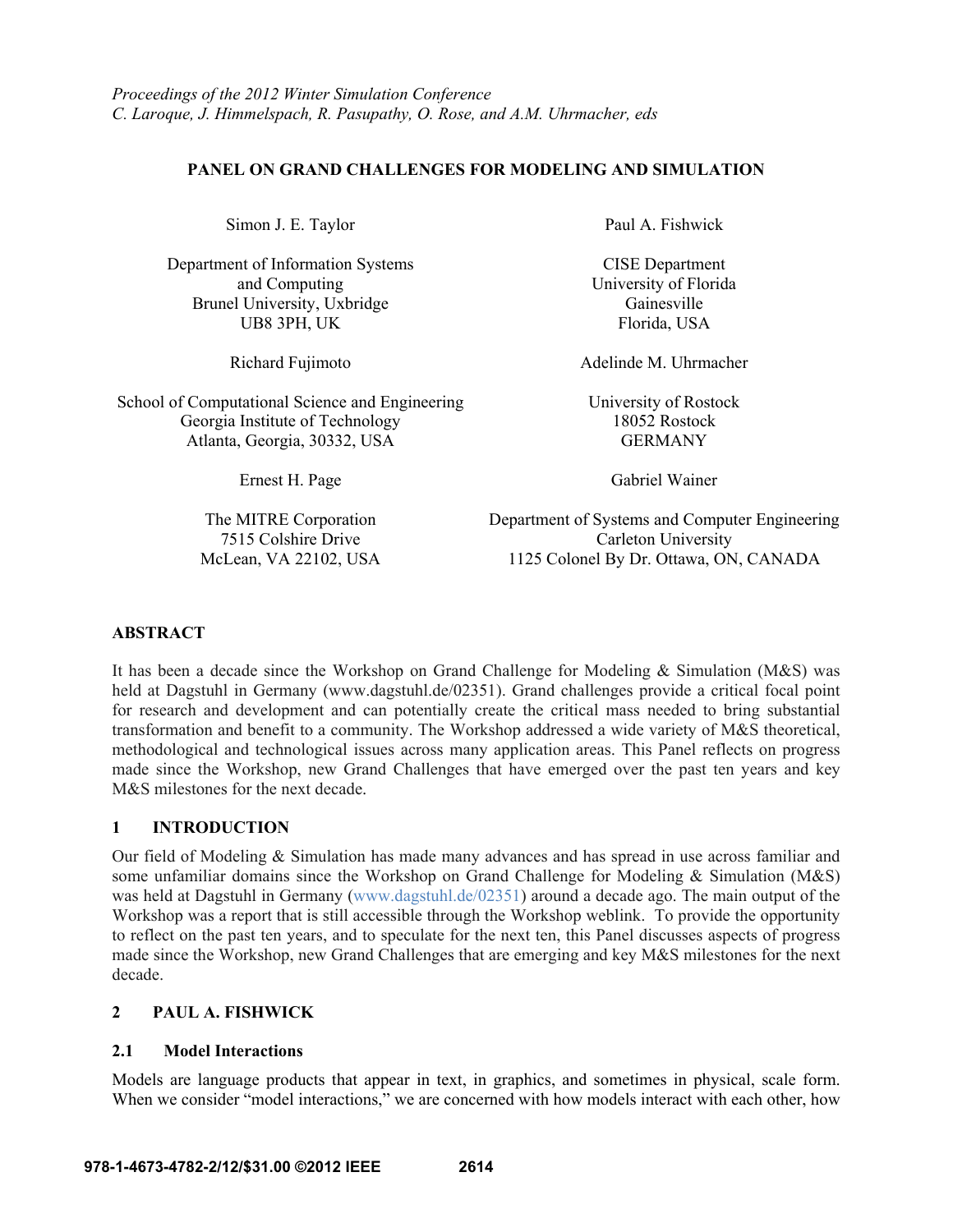

Figure 1: Ten compartment human cardiovascular dynamic model with pressure and flow equations.

models connect to the real world, and how we interact with models. As simulation researchers, we have done remarkable things with models and their interactions, but our work has a long way to go—especially with regard to how models and their components interact with humans. Let's begin with three broad components that occupy our thoughts as we model: the human, the model, and physical reality. The concept of interaction in modeling, by itself, applies to ways that models and their components interconnect. For humans, the question is how to best achieve high density, and seamless, interaction with models, and often models as connected within a domain context.

Let's imagine interaction with a heart. We might want to point to it and see different schematic, illustrative, or high-fidelity graphical representations of the heart, or see blood flow, one or more dynamic models of the flow. We might begin with a real person and through a seamless type of human interaction investigate these models and representations. We want to have multiple sensory modalities from vision and touch to sound. We don't want to use ten different interfaces. We want only one interface that is capable of infinitely flexible degrees of exploration. For reference on this grand challenge vision, Figures 1 and 2 show two models. Figure 1 is a dynamic compartmental model of the human heart.

Ezzell et al. (2011) describe these model and human-computer interfaces designed to allow both a user and an instructional designer to perform their respective functions. The situation is one where we have several models, the models must interact with each other, and we must be able to interact with them. Figure 1 captures the dynamics of blood flow—typical of what we would call a "model" in simulation. Figure 2 is typical of what computer graphics, and computer aided design, researchers would call a "model." Figure 2 is a crude proxy for "physical reality" since it is what one expects to see in anatomy. In some cases, a video may be superior depending on the goal of the simulation analysis. The full interface also includes an ontology, which is a third type of model most often associated with the semantic web. Here are some questions that we must ask of all of these models:

- How do we formalize each of the models? What information structures do we employ?
- How are the model components interconnected using these formalisms?
- How can we navigate multiple abstraction levels of each of the models? The model in Figure 1 is based on ordinary differential equations, but a lower-level of detail model might employ finite element analysis (for structural questions) or fluid mechanics (for blood flow). Scales across space and time require different model structures.
- How do we connect each of these models with actual hearts?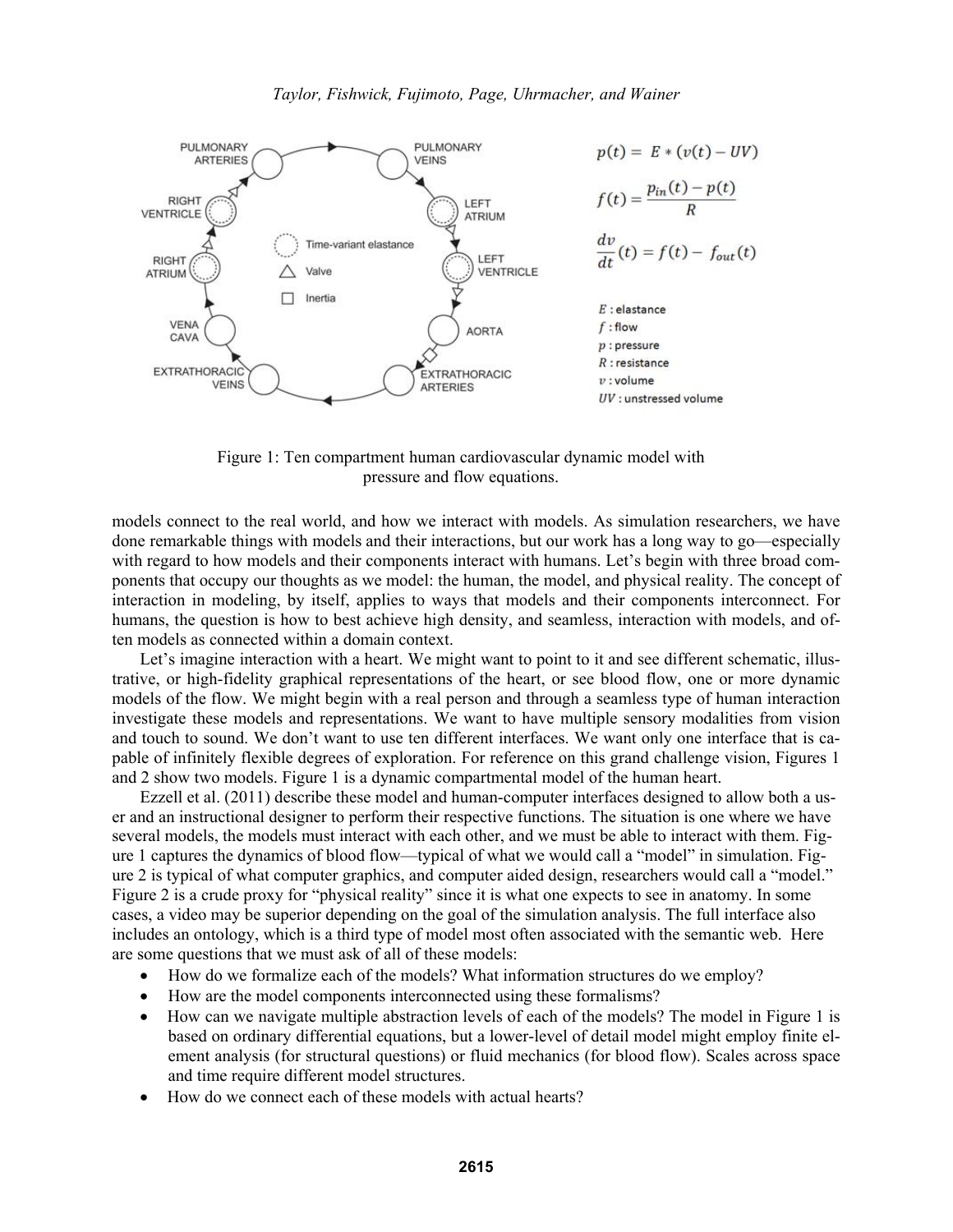

Figure 2: Simple mesh-based model of the human heart within a prototype skeletal interface.

 How many ways should we represent dynamic and geometry models? Should we use 2D schematics rather than a 3D mesh?

Even though Ezzell et al. (2011) attempt to answer some of these questions for the human heart, our community has only begun the scratch the surface for the model interconnection problem in general. Fishwick (2012) presents one framework in "hypermodelling" to capture some of the problems listed in this section. The dominant practice when multiple models are present for model authoring or analysis is to wrap each in a tool, and then integrate the tools. For example, consider connecting the output of TOOL X with the input of TOOL Y. The problem with this approach is that it breaks the human interface—we need to evolve toward a situation where the models and their computational methods are separate from the interface. Some of the semantic web standards may assist in this goal—specifically those that define ontologies (e.g, OWL, RDF).

## **3 RICHARD FUJIMOTO**

## **3.1 Parallel and Distributed Simulation: Past, Present, and Future:**

The parallel and distributed simulation field began in the late 1970's with seminal work that asked a key fundamental question: how can one ensure that the execution of a discrete event simulation program distributed across multiple processors will obtain exactly the same results as a sequential execution? At approximately the same time, the distributed simulation field grew out of work in the 1980's that integrated autonomous simulators over a network. Buoyed by this success, work in the 1990's focused on the development of interoperability standards and institutionalizing the distributed simulation paradigm.

 In many ways, the 1980's and 1990's were the "golden age" of parallel and distributed simulation. The technology received much attention, new communities developed and flourished, and many new innovations were developed. The last decade has seen a maturation of the technology and an increased emphasis on its application. While synchronization is now a mature area of research, completely satisfactory solutions that yield both high performance and ease of use remain a challenge. While applications research has spanned many areas, simulation of large-scale telecommunication networks has been one area that has perhaps seen the most extensive activity. Advances in distributed simulation for virtual environ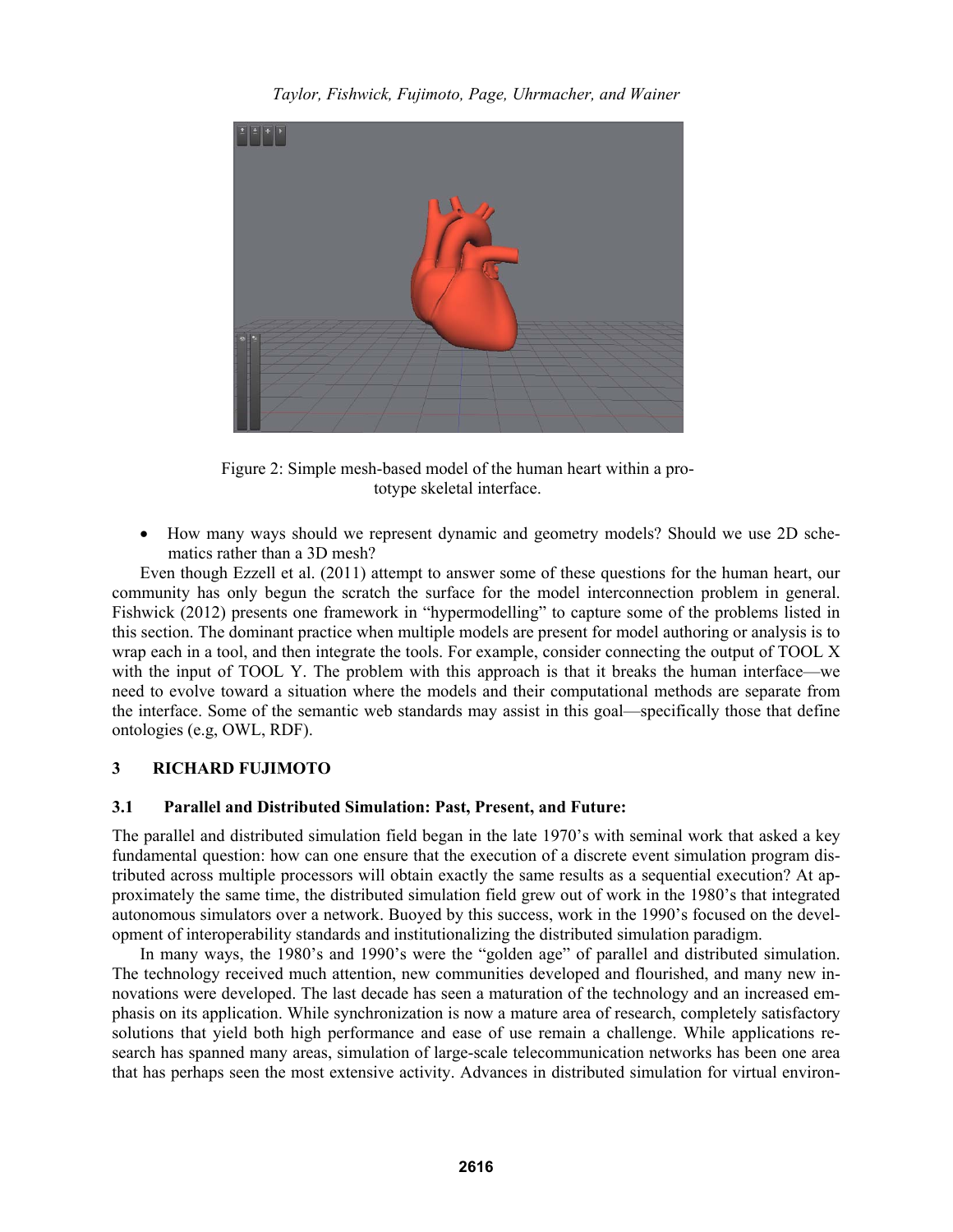ments has focused on issues such as reducing the effort to realize interoperable simulation models and data distribution techniques to improve scalability, among others.

## **3.2 Parallel and Distributed Simulation Today**

In 1993 an article asked a provocative question that was intended to draw community reaction: "Parallel Discrete Event Simulation: Will the Field Survive?" (Fujimoto 1993). This paper emphasized a number of challenges that stood in the way of widespread adoption of the technology, focusing primarily on issues concerning the development of parallel discrete event simulation software. Four avenues were proposed: (1) creation of application specific libraries to hide the details of parallel simulation software development from its users, (2) new parallel simulation languages to simplify the development of parallel simulation codes, (3) support for shared state, also to simplify software development and (4) development of methods to automate the parallelization of sequential simulation codes. To date, progress has been made in all four areas, but arguably, the greatest impact has been in areas (1) and (4). The application library approach is exemplified by Qualnet (Scalable Network Technologies 2012) that enables one to configure a network simulation from a graphical user interface, while hiding the details of parallel execution in an underlying simulation executive. There is little question that hiding the many complexities associated with developing and executing parallel simulations from users is essential for widespread adoption by a large user community. In the automated parallelization arena, the "self-federating" approach where multiple instantiations of a single sequential simulation are created and interconnected, with each modeling a portion of the overall system has emerged as a practical approach to realizing parallel simulations. For example, each sequential simulation might model a sub-network of a large telecommunications system. Examples of this approach include Nicol and Heidelberger 1996, Riley, et al. 2004, among others. Because this approach effectively involves federating a sequential simulation with itself in a parallel or distributed computing environment, it avoids many of the interoperability issues that arise when federating different simulators. While not all sequential simulators are amendable to this approach, experience has shown that with the use of appropriate software design practices such as the avoidance of global state variables, this can be a viable approach to parallelization.

 Despite these successes, the penetration of parallel and distributed simulation technology into the broader modeling and simulation industry still has a long ways to go. Strassburger, et al. (2008) reports the findings of a peer study in the context of distributed virtual environments that indicate the technology is widely believed to have the potential for broad impact, but widespread adoption in industry has not yet materialized. To be sure, there are locations where the technology has had a sizable economic impact. As early as 2003 the modeling and simulation industry was cited to create over \$1 billion in jobs in Florida (National Center for Simulation 2003) and over \$500 million in the Hampton Roads area of Virginia in the (Government Technology 2005) in the U.S. Massive, multiplayer on-line game systems also represent a sizable economic impact. Notwithstanding these impressive successes, widespread adoption of the technology does not appear to have reached its fullest potential. In Taylor, et al. (2009) the authors articulate the need for new standards to help address this issue by increasing interoperability of simulation models and tools.

## **3.3 Future Directions**

It has always been the case that advances and innovation in parallel and distributed simulation have been driven by advances in the underlying hardware and software technologies. The parallel discrete event simulation field emerged in the 1980's largely as a result of the development of commercially available parallel computing platforms. Distributed simulation technology arose from advances in networking technology and computer graphics. Just as then, it is the case today that to see the future of parallel and distributed simulation, one need only look at today's emerging underlying technologies. Arguably, the most relevant computing trends include: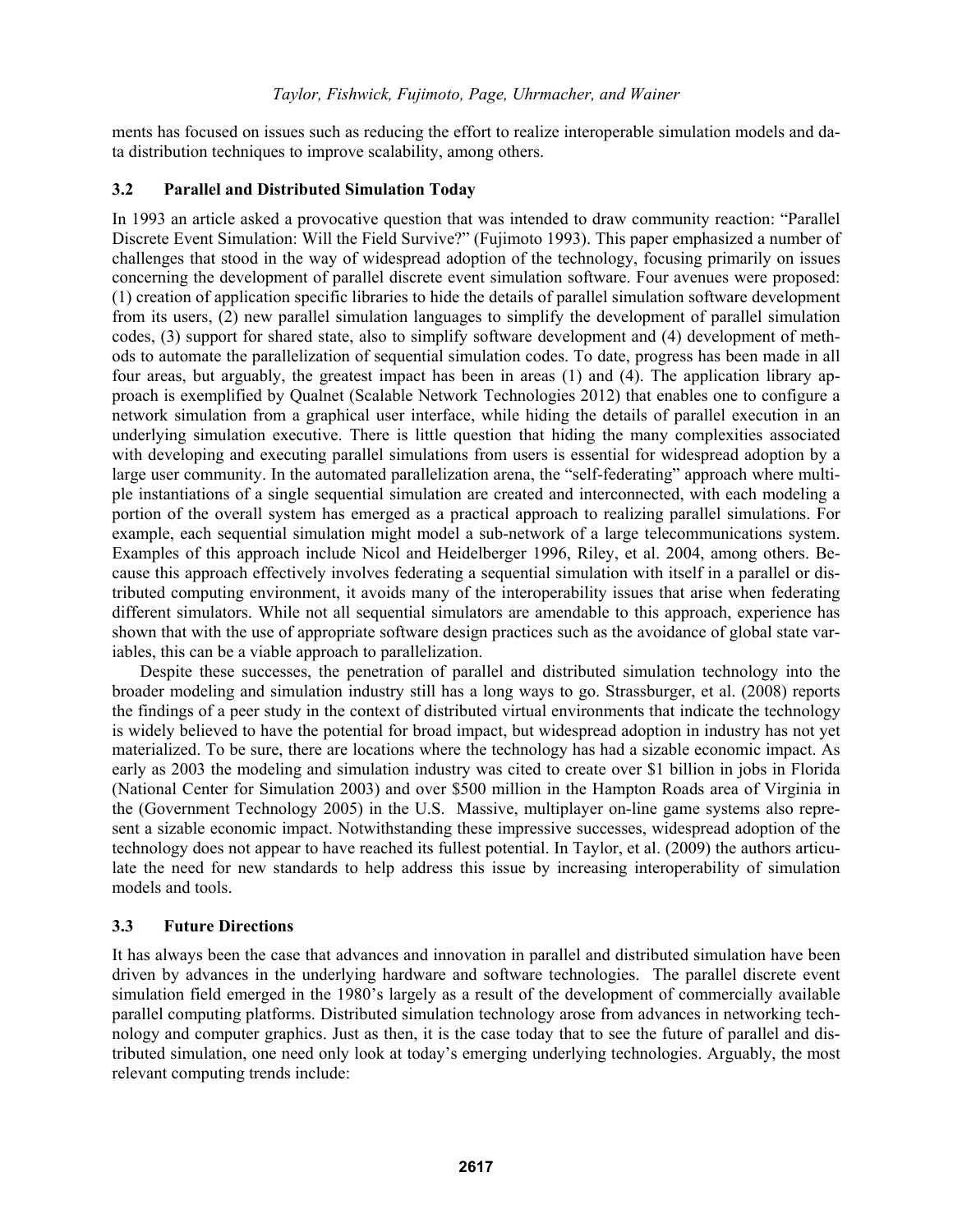- *Ubiquitous computing.* It has long been the case that by far, the largest number of manufactured computers are not those found in machine rooms or offices, but rather those embedded in devices. This trend continues as sales of personal computers give way to tablets, and both are dwarfed in volume by cell phones and other smart mobile devices. Embedded on-line simulations and cyberphysical systems offer the potential to realize self-organizing, self-optimizing distributed systems. Dynamic data driven application systems (Darema 2004) and symbiotic simulations (Aydt, et al. 2009) offer much potential, but present challenging problems to incorporate data with inherent inaccuracies and errors into the simulation in real time, execution under constraints such as limited communications bandwidth, power, and time, realizing effective on-line analyses, and effecting optimizations on operational systems, to mention a few.
- **Supercomputing**. The exponential increases in computing performance due to increased clock speeds that had persisted over decades of computing largely came to a halt in 2005, giving way to the need to exploit massively parallel and heterogeneous supercomputers for the most computationally intense simulation problems. Effective exploitation of emerging massively parallel supercomputers for real world applications remains a very challenging problem today. Parallel simulation over SIMD computing platforms, explored to a limited extent in the 1980's and 1990's, is reemerging as an important area with the advent of general-purpose graphical processing unit (GPGPU) computing.
- *Cloud computing*. A longstanding problem faced by the parallel simulation community has concerned how to make the technology widely accessible to the general modeling and simulation community, given the complexities associated with developing parallel simulation code. While much progress has been made, effective exploitation requires solving a number of other issues, including nontechnical challenges such as gaining access to suitable hardware platforms and the realization of a viable economic ecosystem. Cloud computing offers an approach that can help solve many of these issues, and offers the potential to make parallel simulation widely accessible to the mainstream modeling and simulation community. However, creation of parallel simulation codes that can execute effectively on cloud computing platforms, which are typically not well suited for efficient execution of closely coupled parallel codes, is a significant obstacle. Much work remains to be done to effectively exploit this emerging capability.
- *Big Data and Complex Adaptive Systems*. It is widely acknowledged that in many domains, the challenge has shifted from one of obtaining sufficient data to perform credible analyses to extracting useful knowledge and insight from the data that are available. The tsunami of data that is becoming available offers the potential to revolutionize many fields. This will lead to new advances in complex adaptive systems where underlying physical laws do not exist and data are essential to discovery. Simulation of complex adaptive systems often entails modeling large systems such as interdependent infrastructures of entire cities. Parallel and distributed simulation techniques are needed. Many challenges remain. One grand challenge problem in complex adaptive systems concerns the question of what to model to capture salient properties of the system under investigation, and conversely, deciding what to leave out. This is perhaps the greatest question facing the modeling simulation field since its inception.

#### **4 ERNEST H. PAGE**

First let me thank the panel organizers, Simon Taylor and Gabriel Wainer, for their efforts to renew a community discussion of grand, quasi-grand, and interesting-even-if-not-actually-grand challenges in modeling and simulation. Secondly, has it really been ten years since the Dagstuhl Seminar? Yikes.

 I'll leave it to other members of the panel, if they are so inclined, to take a rigorous forensic look at the observations and predictions we made in 2002 and suggest whether or not any significant progress is evident. Having remained engaged with U.S. governmental applications of M&S for the past decade (in both the defense and civil sectors), I concede there is a "sameness" to the M&S pursuits of today and those of ten years ago: standards, interoperability and reuse remain a predominant concern. This appar-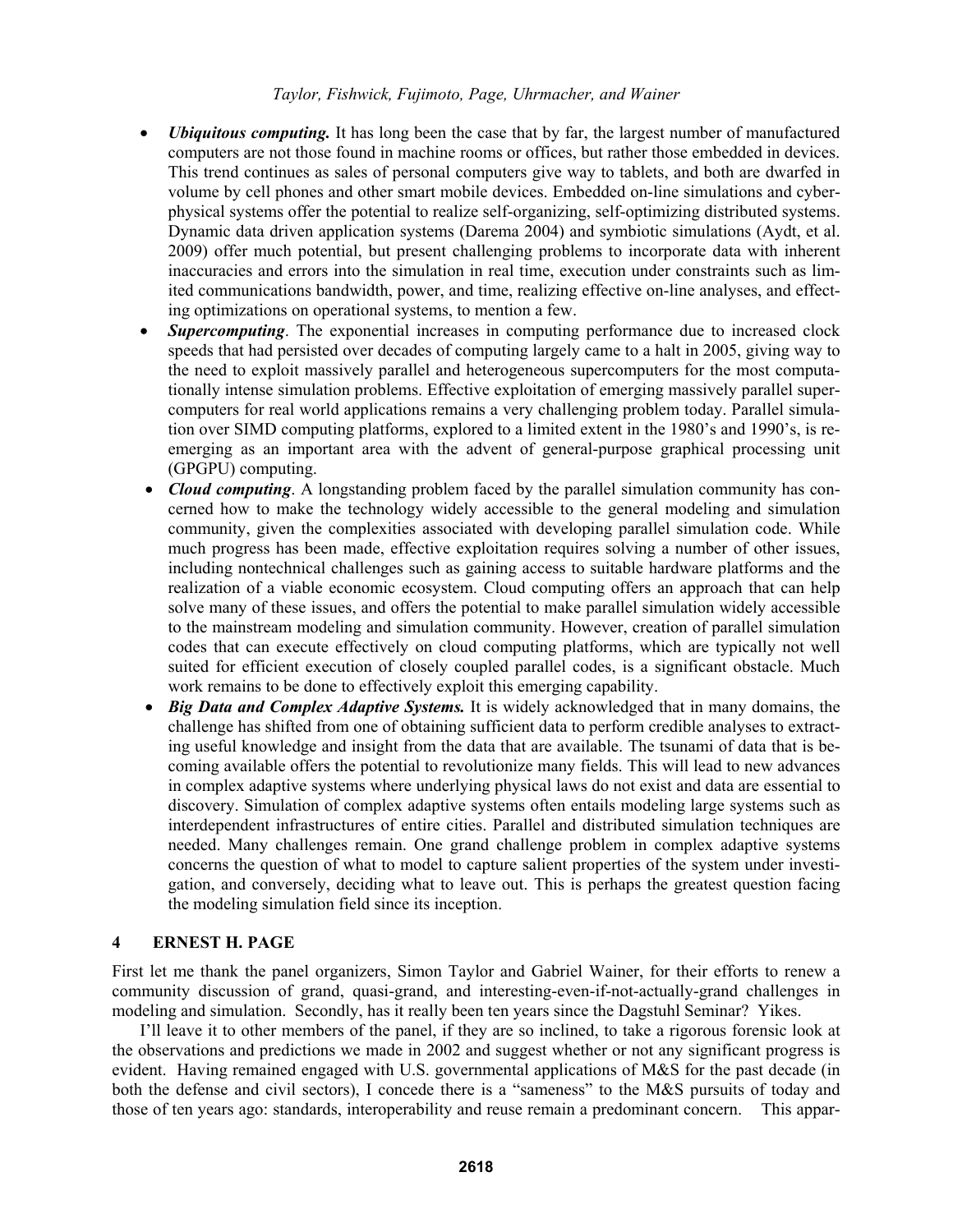ent lack of progress might be due to many factors: these issues may simply be fundamentally hard to solve, or shifting priorities for research and development funding during wartime may have delayed progress, or possibly it is even the "pet rock syndrome" -- a community of practitioners become comfortable working on a set of problems (admittedly difficult ones) even to the exclusion of other problems.

 Accepting that the issues raised in 2002 are still open and interesting, and gazing once again into my crystal ball – I really should have this thing calibrated – I see a few interesting problems that could arguably be called "grand challenges".

#### **4.1 Overcoming the Overreach**

Having a vision is good, as long as it is the right vision. Pursuit of the impossible might yield tangential benefits, but it is just as likely to waste valuable resources.

#### **4.1.1 The Model that Does Everything and Ties Everything Together**

There is a well-known proverb, which is said to have been in existence in one form or another since the 14<sup>th</sup> century, that provides a compelling portrayal of the nature and consequences of causation. Its spirit and teachings are far-reaching, from parental admonitions to misbehaving children (Franklin 1758), to explanations of Chaos Theory (Hazelwood 2009; Wilson, 2011), to official opinions expressed by the U.S. Supreme Court (Roberts 2007).

*For want of a nail the shoe was lost. For want of a shoe the horse was lost. For want of a horse the rider was lost. For want of a rider the battle was lost. For want of a battle the kingdom was lost. And all for the want of a horseshoe nail.* 

What advice does this proverb offer to simulation modelers? It seems to say that the tiniest detail can have significant impact at the kingdom scale. So valid kingdom-scale models must be highly detailed, right? Certainly, the trend in today's large-scale military models is to adopt this approach. Detailed engineering models must feed detailed engagement models which, in turn, must feed detailed campaign models. Seemingly unknown to the advocates of this approach is that a model, by definition, omits detail. The result is very highly detailed simulations that take too long to build (are often never completed), cost too much, and cannot be maintained. Those in charge of procuring the next-generation of large-scale decision support and training simulations must appreciate and enforce the principles of abstraction and approximation in the requirements for these systems.

#### **4.1.2 So Simple Anyone Can Use It**

There was a sketch on the television show, Saturday Night Live, in the 1980s that parodied a commercial for the Canon AE1 camera. The slogan for the AE1 at the time was, "So simple, anyone can use it." Actual commercials for the camera showed the camera being used by small children, older technologicallyshy people, and so forth, to take very good photographs. In the parody, the famous musician Stevie Wonder (played by himself) and the famous tennis play Rod Laver (played by Joe Piscapo) are on the tennis court. First Rod uses the camera to take pictures of Stevie as he swings and misses at tennis balls that go past him. Then Stevie takes the camera to take pictures of Rod as he plays. Stevie's pictures are mostly out of focus shots of the sky, half a face, an arm, a foot, and so on. The moral of the parody, of course, is that blind people tend take really bad photographs no matter how sophisticated the camera.

 The analogy for simulation is obvious – poorly trained modelers (analysts) will build really bad models (and make really bad decisions) no matter how sophisticated the modeling tools.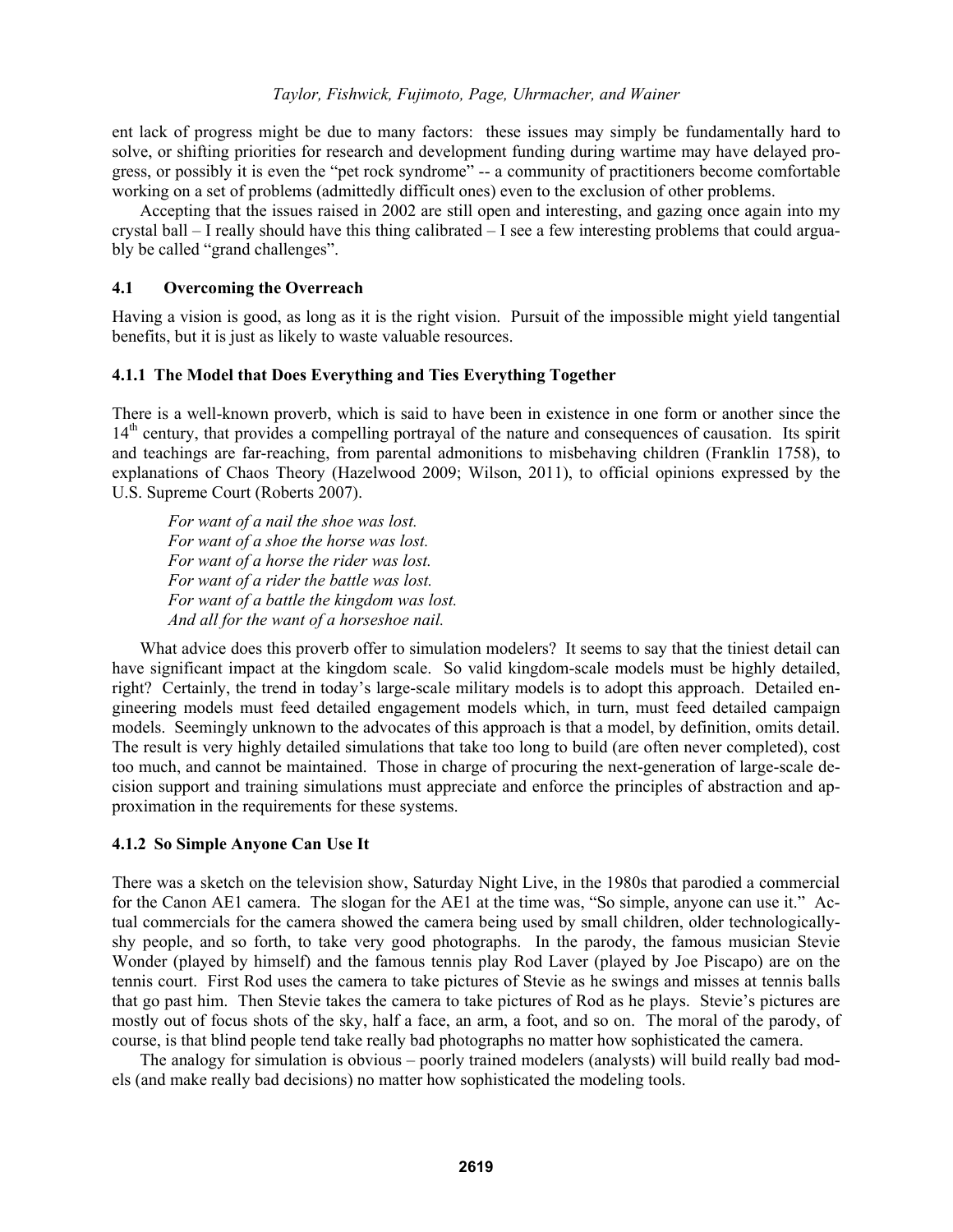# **4.2 Identifying the Essential and Accidental Complexities of M&S**

As a community of researchers and practitioners, we should rigorously consider how Fred Brooks' elegant analysis of Software Engineering (Brooks 1987) applies to our work. Are we spending most of our research addressing the *accidental* complexities of M&S or the *essential* ones? Where do our efforts in topics like composability, web-enabled simulation, and agent-based simulation, for example, fall in Brooks' scheme?

## **4.3 Fostering an Environment for Ubiquitous Simulation**

The notion of *ubiquitous simulation* has been around for a long time, and was a prominent theme at Dagstuhl. With the re-emergence of the utility computing, this time in the form of "the cloud", there is new opportunity to realize the visions associated with this topic. For example:

- *Embedded Simulation for Real-Time Decision Support.* The availability of inexpensive sensing, coupled with solutions to the storage and retrieval of very large volumes of data presents an opportunity to develop highly-instrumented systems, for example in factory management and air traffic control. This, in turn, gives us the opportunity to develop real-time simulations which can be embedded within the systems, continually calibrated using the instrumentation data, and used in a real-time decision support role.
- *Simulation On Demand.* Many of today's analytical simulations have very long shelf lives they get applied to dozens, even hundreds of analytical studies. Many of these simulations also take a very long time to run. Arguably, the omission of unnecessary detail in these models, as called for above, would help remediate this. Metamodeling provides a means to remove model detail – even if the original modeler would not! The availability of cheap, elastic computing in the cloud gives us the opportunity to run our long-running simulations continuously as "background" processes. These runs could serve to both conduct detailed exploration of the model's response surface, and to generate metamodels, which could be used to shorten the analysis cycle when a new question is asked of the model.
- *Simulation Based Acquisition.* A concept from the 1990s that perhaps suffered due to high development costs and program failures associated with the "mega-simulations" of the same period. It remains, though, a perfectly reasonable notion. At every stage of system acquisition, simulation models should be constructed and employed to support the activities associated with that stage. The models themselves represent the requirements and become part of the delivered system. Even though it contains infinitely many assumptions, an executable model is far less ambiguous than a text-based requirements document.

# **5 SIMON J. E. TAYLOR**

## **5.1 Simulation Interoperability Standards**

The creation of simulation models consisting of many different components using simulation software environments and packages has been possible for some time. These components range from simple activities, entities and resources to complex conveyor systems and workers with complex shift patterns and availabilities. However, these packages are different and these components cannot be simply transferred without recoding from scratch. Arguably, we still cannot transfer components written in the same software between models without re-verification. Similarly, if one is to compose simulations from different interoperating models, despite advances in underlying distributed simulation technology, there are still major barriers to what is conceptually a simple task. Outside of military applications there have been some advances in standardizing this interoperability, particularly with the identification of general process model-level interoperability problems and manufacturing data standards (Strassburger and Taylor 2012). However, without the development of more simulation standardization, models will continue to be confined by the software that they have been developed in.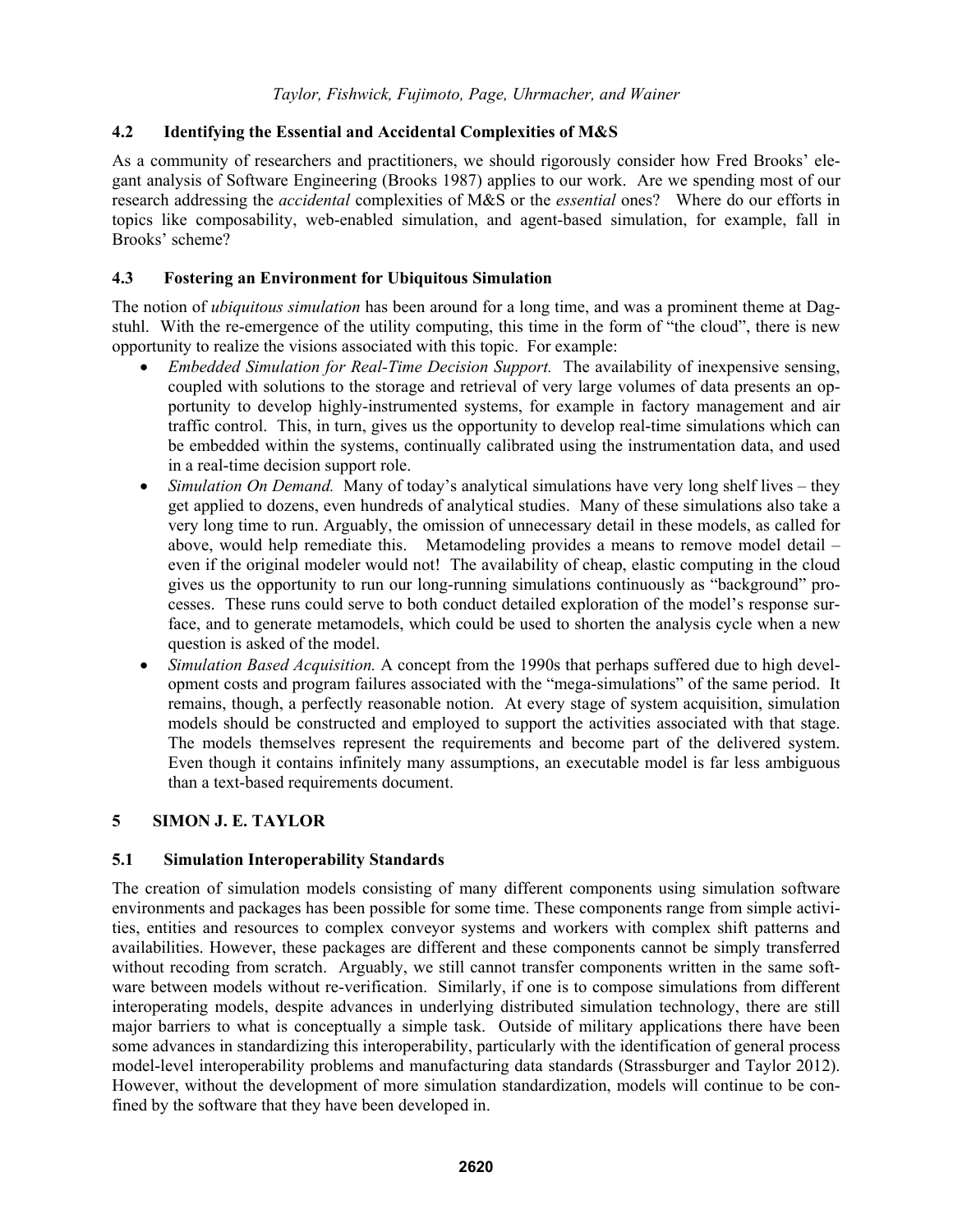## **5.2 Grid or Cloud Computing for High Speed Experimentation and Optimization**

In astronomy, physics and biology as well as some areas of engineering and finance, the computational demands of software are supported by Grid or Cloud Computing. The use of many real or virtually mapped processors speeds up the execution of software by the use of familiar task-level parallelism over manager-worker architectures. Most areas of modeling and simulation are exceptions to this. The provision of easy to implement and/or access Grid or Cloud Computing facilities will have a significant benefit to simulation practitioners and researchers by enabling results to be obtained faster with (if required) significantly more accuracy (Taylor et al. 2011). The challenge is how to create this in a realistic organizational setting with contemporary simulation software and also how to support simulation interoperability (a unique challenge to contemporary Grid or Cloud Computing).

## **5.3 Web Simulation Science**

One of the most "challenging" Grand Challenge is *the scope, complexity, size and quality of M&S projects being limited by the methods and tools that we have today.* New areas of study are needed in M&S. Taking a simple view of M&S, in manufacturing, for example, models are created using a COTS Simulation Package. Models are populated with data from a variety of sources: sometimes models are linked to external data sources, sometimes information from CAD systems is used, sometimes input is taken from real-time systems, sometimes expert qualitative knowledge is used, etc. Some form of iterative development takes place involving verification and validation against the system under study. The model is experimented with and results are obtained. These are used to make decisions and the system being studied is changed to reflect the new insight gained from experimenting with the model. All this is well known. However, as the scope of these models grow and project constraints become tighter (time, money), it becomes more and more difficult to properly perform M&S as the *complexity* of the model grows. Software assists in the management of complexity to some extent but also hinders this management, especially when multiple software is used (simulation packages, spreadsheets, databases, etc.) Modelers often develop their own techniques to cope with this and, unavoidably, create their own artifacts that need to be managed in their own right. Trying to manage models, their artifacts and even the people involved in them with the current tools at our disposal arguably limit the scope and quality of M&S. This problem is exacerbated in less structured application areas such as healthcare.

 The World Wide Web is a complex environment that has revolutionized many aspects of modern life. In turn, the *Semantic Web* is revolutionizing the World Wide Web. Key to this is the study and use of ontologies to organize and reason about complex information structures. Some new and some familiar fields have come with this: ontology engineering, ontology alignment, ontology mapping, discovery, composition, and interoperability. This is allowing us to consider the Web as a complex ecosystem of artifacts (data, programs, people, etc.) The field of *Web Science* studies this and its emergent complexity (Hendler et al. 2008). As argued in Taylor (2011), the Semantic Web may have a significant effect on the methods and tools of Modeling and Simulation (M&S), particularly in terms of model ontologies, discovery, composition, interoperability and reuse. Already new areas are emerging. For example, *Hypermodeling*, the general theory and practice of linking system models and their components, has been proposed by Fishwick (Fishwick 2012).

 In the same manner that *Web Science* is starting to study the complexity of the Web, the Grand Challenge that I therefore put forward is the development of *Web Simulation Science* (WSS) or *Modeling & Simulation Ecosystems* as novel fields of study to help in creating the theories, methods and technologies needed for the successful realization of large scale simulations and M&S projects. Note that I use "Web" here in a similar sense of how "Web" is used in Web Science as it studies the vast socio-technological "ecosystems" of the Web as an entity in its own right. I therefore generalize the definition of WSS presented in Taylor (2011) as *the study of M&S ecosystems of artifacts*, e.g. the relationships between the elements of (large) M&S projects. This is strongly associated with developments in the Semantic Web and Hypermodelling. An M&S ecosystem is 'everything'; the emergent complexity of a web of people, organ-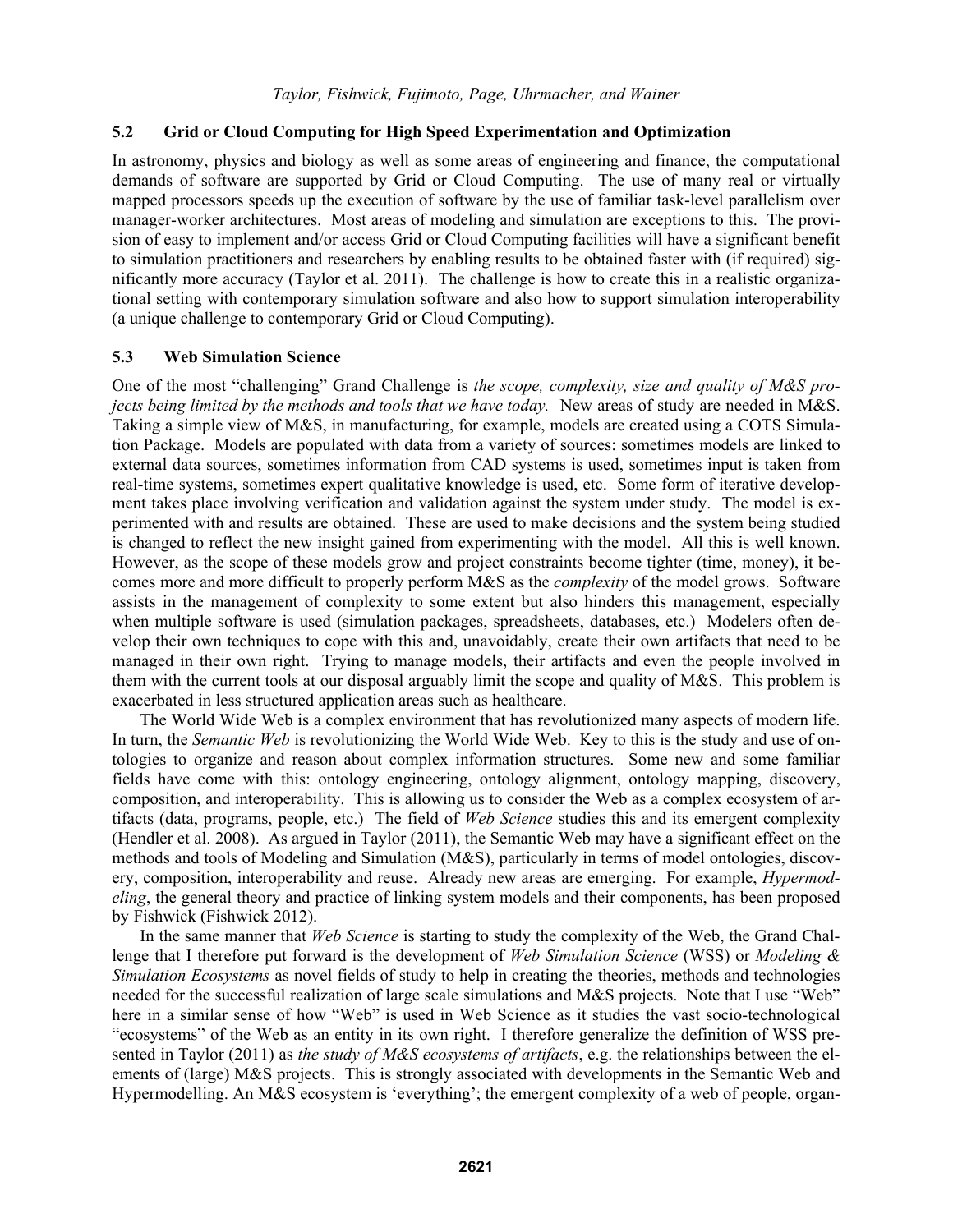izations and society with regard to M&S artifacts (models, tools, technology, data, etc.). The Semantic Web gives potentially an abstract foundation through the use of ontologies and associated languages to form the structure of an M&S ecosystem on to which actual model elements, data and their relationships can be mapped and studied. Hypermodelling subsumes and extends some approaches to connect and integrate simulation models (Fishwick 2012). Hypermodelling includes issues of model linking, interoperability (to models, system models in other forms, media, heterogeneous model types and custom representations of the same model) and, to some extent, reusability. The development of WSS techniques that assist in the management and organization of large-scale M&S projects through the seamless integration of artifacts and their associated world views and technologies can provide a foundation for a new revolution in M&S.

Some key research questions might be:

- Can generalizable M&S ontologies be created that fully support discrete-event simulation, agentbased simulation, systems dynamics and hybrid simulation?
- Can these be made domain specific (manufacturing, defense, healthcare, etc.) and take into account the specific and subtle semantics of commercial simulation software and stakeholder domains?
- Is it possible to create tools/techniques that use these ontologies in a manner useful for M&S (verification, validation, management, etc.)? How can these be exploited for commercial use?
- Can the underlying relationships of all the artifacts in an M&S project be easily extracted and mapped to ontology?
- What aspects of ontological research are needed to support interoperability and reuse?
- Can this approach yield insight into M&S projects that would otherwise be inconvenient or impossible?
- How can the multidisciplinary teams needed for Web Simulation Science be assembled, inspired and sustained? How can computer scientists/technologists, domain experts and end users interact meaningfully to create strong theoretical underpinnings with clear links to practice?
- Can simulation ontologies be standardized and, if so, what standardization agency should be used?

 Progress towards some of these questions is already being made in some domains (particularly the military). However, there is significant interesting work still to be done that can really revolutionize M&S and bring in new approaches to creating larger, high quality models within real world project constraints*.*

# **6 ADELINDE UHRMACHER**

# **6.1 Progress in (spatial) Modeling and Simulation**

Space adds to the complexity of problems which modeling and simulation methods have to deal with, and, correspondingly, aggravates some of the problems modeling and simulation research is facing. Thus, although we will focus on spatial simulation in cell biology, the arguments apply to other application areas of modeling and simulation as well, i.e. the need for new modeling and simulation methods but also the similarly large challenge of providing reliable means for evaluating new developments.

# **6.2 Modeling Languages – Syntax and Semantics Matter!**

Spatial aspects in modeling dynamic systems typically refer to locating the interesting entities relative to each other, e.g. by nesting, or by assigning attributes to entities that refer to the coordinates in 1D, 2D, or 3D space. Formalisms like the ambient calculus and its variant Bioambients allow nesting, moving, and merging processes (Regev, et al. 2004).The index of cellular automata describes implicitly the position of the individual automata (Deutsch and Dormann 2004). Similarly, the position of individual models is determined in cellular Devs (Wainer 2001). Processes in process algebra can be attributed with spatial coor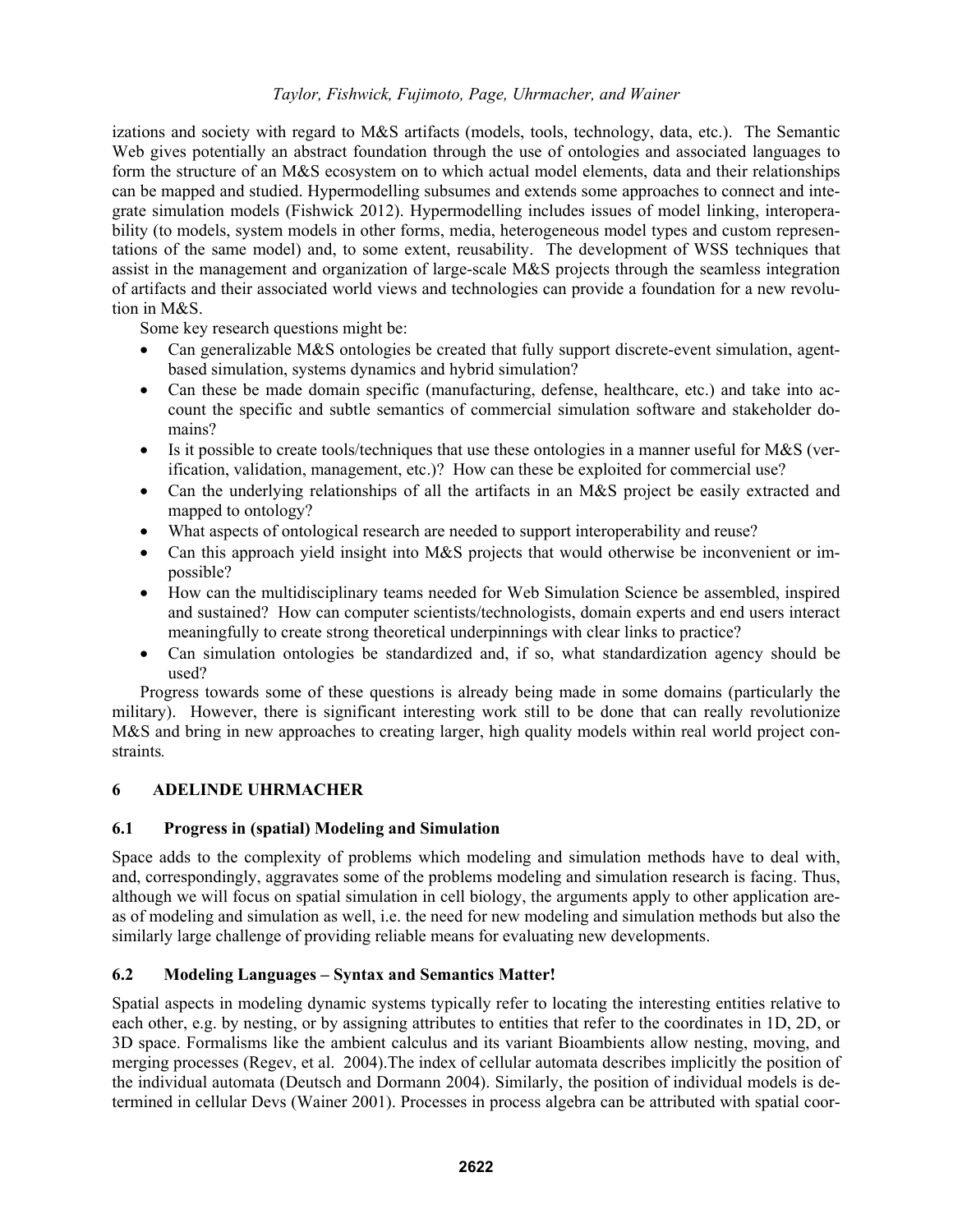dinates, e.g. (John et al. 2010), as can be tokens in colored Petri nets (Gao et al. 2011). Rule-based approaches support to combine spatial dynamics of entities relative to each other in form of dynamic nestings and dynamics referring to spatial coordinates, e.g. (Maus et al. 2011), and even consider continuous movement and excluded volume effects, e.g. (Bittig et al. 2011).

 Obviously, the development of succinct, sufficiently expressive languages for spatial modeling and simulation is a challenge, the more so the more different spatial phenomena shall be considered. However, how can the impact of one of these languages be evaluated? A first step is to assess the expressiveness by case studies and by relating the language formally to existing ones. However, how to assess the usability of a newly developed modeling language? The effort of learning the language, creating a model, and interpreting a model, requires entirely different evaluation methods. Carefully designed and evaluated empirical studies are needed for analyzing the implied cognitive effort. So far only few have attempted to execute such user studies in modeling and simulation, e.g., (Tako and Robinson 2010).

## **6.3 Yet another Simulation Algorithm – or What Difference does it really make?**

The last decades brought forth a multitude of spatial simulation algorithms for cell biological systems. To simulate reaction and diffusion systems some may trade accuracy for execution speed by introducing additional approximations, and combine different algorithms e.g., (Ferm et al. 2010). The computational effort becomes worse if individual molecules moving continuously in space shall be simulated. However, certain spatial phenomena like molecular crowding can only be analyzed at this higher level of detail (Takahashi et al. 2010). To balance effort and detail, multi-algorithm approaches combine reaction diffusion systems and individual entities moving continuous in space. Parallelization of computation tasks is another means to increase the efficiency, i.e., (Himmelspach et al. 2010). New architectures, like the GPU, are exploited for simulating reaction diffusion system (Dematte and Prandi 2010).

 This portfolio of available methods will increase, the more dynamics become of interest that operate at widely disparate scales in time and space. However, how do we evaluate the impact of new simulation algorithms and select among those the most adequate one for the task at hand, and combine them in a suitable manner, so that crucial model parts are still executed in sufficient detail? How can the user be supported in accessing the implications of trading accuracy for speed? How can the process of evaluation be standardized and automated? Adopting machine learning methods might be a crucial step into this direction (Jeschke et al. 2011) but more need to follow.

## **6.4 In-silico Experiments - Lost in Data, intricate Processes, and unconfirmable Statements**

Since the announcement of the crises of simulation (Pawlikowski 2001) it is clear, that a more thorough support for the modeling and simulation life cycle incl. guidance and documentation is required. The exploitation of workflows (Rybacki et al. 2012) and the integration of machine learning methods may provide part of the answer. In addition, new visualization and interaction techniques are required as the usual batch method – run multiple experiments and then mine the output visually for clues will not suffice for analyzing complex cell biological dynamics like intra- and intercellular dynamics in space and in time (Mazza et al. 2010). A combination and close linkage of multiple views, each revealing different aspects in the data, will help handling models, experiments, and multi-run simulation data (Unger 2009). However, adequate visual support to steer experiments interactively and exploit effectively the users' intuition is an open research question (Keim et al. 2010). So how do we support experimenters best and if we have developed new methods, how do we evaluate their impact on concrete simulation studies?

# **7 GABRIEL WAINER**

# **7.1 Ubiquitous Simulation in the Cloud: Simulation Everywhere**

Modeling and Simulation (M&S) has enabled the discovery of knowledge with unprecedented level of detail; it is now widely accepted that scientific analysis is founded on three pillars: theory, experimentation,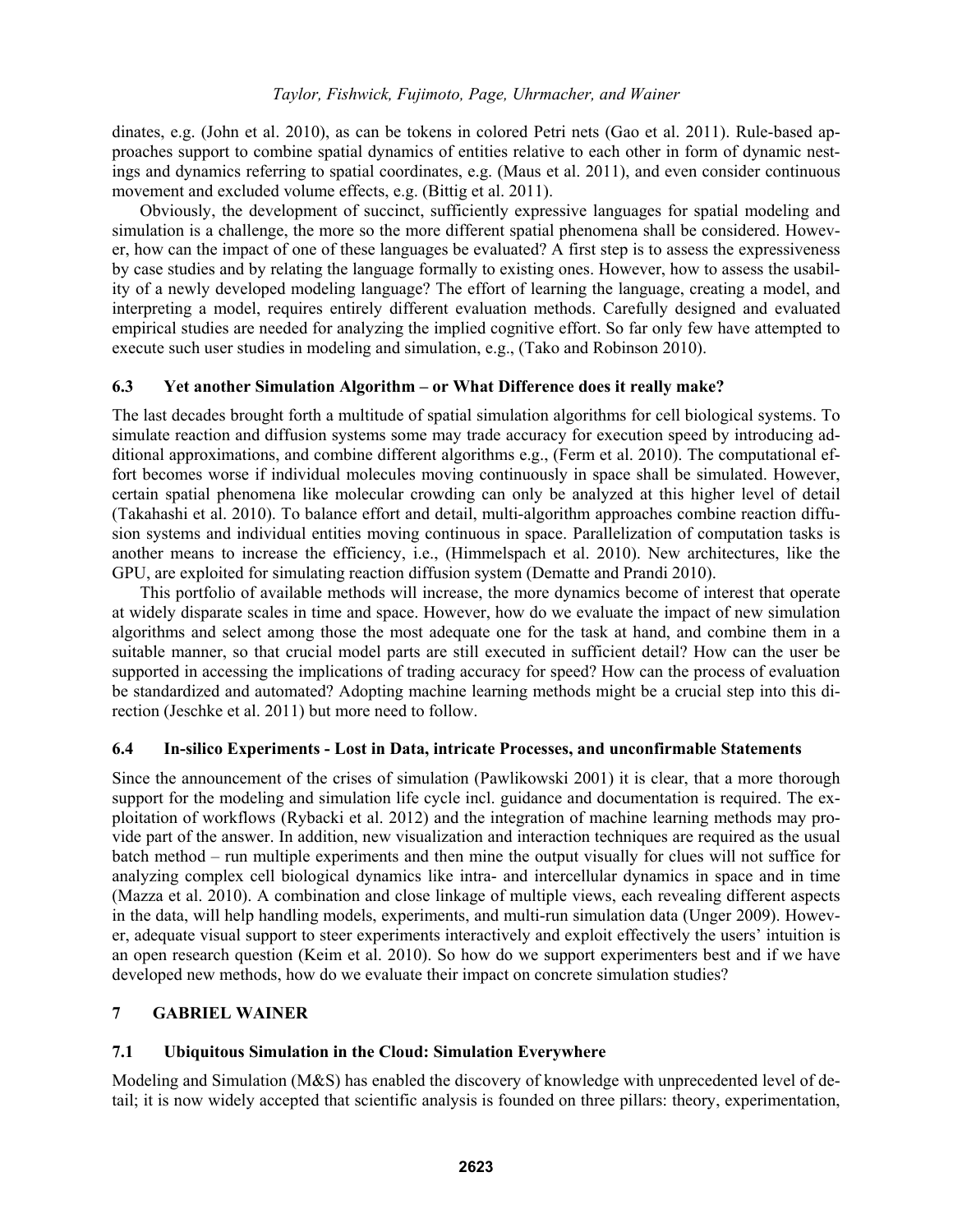and simulation. The computational demands imposed by this model of research are continually pushing the envelope of the available technologies, as many sectors have growing needs to process, visualize, make readable, understand, and deploy complex models that use immense amounts of data. These players need to transform data into hypothesis building and critical decision-making, and to change their models in response to new hypotheses, usually involving multiple highly specialized experts working together in geographically distant areas. The Grid and Cloud computing paradigms introduced new ways of sharing computing power and storage in heterogeneous environments (Vanmechelen et al. 2012; Page et al. 2012; Ribault and Wainer 2012). Resources are virtualized as services consumed on demand (with minimal limitation for resource location).

Web-based and distributed simulation techniques have become popular to conduct these online simulations (Taylor 2011). Although Distributed Simulation middleware is now widely use for Defense applications (Page et al. 2012), its practical use in non-military applications is still very limited. As indicated by recent surveys (Strassburger, Schulze and Fujimoto 2008), the lack of practical plug-and-play interoperability makes most simulation middleware are complex to interoperate, and their composition scalability is limited. In particular, it is very complex to interface simulations with other web services. In particular, many advanced implementations are now built on SOAP Web Services to communicate (Wainer and Al-Zoubi 2010). Nevertheless, building SOA-based simulations is still complex, as the services usually address the interoperability of simulation engines at a low level of abstraction (Wainer et al. 2010; Wainer and Al-Zoubi 2011). The Grid and Cloud models of computation have some limitations. In most cases, jobs are processed off-line (which is not adequate when the players require on-line interactivity) and simulation interoperability on the Grid requires complex ad-hoc tailoring, which is a costly and lengthy process usually requiring defining complex workflows (Yu and Thain 2012; Örstberg et al. 2012).

Most existing M&S software runs on workstations, clusters or thin clients; nevertheless, there has been little work done with distributed simulation on Smartphones and handheld devices. These mobile devices have become popular, assisting their users by performing a myriad of personal tasks. They are equipped with advanced hardware (camera, GPS, compass, gyros and accelerometers), which makes them attractive for distributed simulation experiments (which would allow users to have experimentation software in the tip of their fingers). This has the potential to provide the same simulation results to geographically isolated teams working together.

We thus suggest that, although there have been numerous advances in this field, the following questions need to be addressed:

- 1. How to interface simulation software with Smartphone APIs? How to deal with the inherent performance issues of these devices? (power consumption, CPU speed, communication latency)
- 2. How to deal with power and communication disruptions?
- 3. How to enable multi-user collaboration between numerous users participating in a joint experiment?
- 4. How to integrate different online services and real-time data available in the Cloud?
- 5. How to include advanced algorithms and methods for combining discrete-event simulation, cloud computing (with web services interfaces) and mobile devices for distributed simulation and collaboration?
- 6. How to build advanced mashup applications using simulation, sharing and reusing models and experiments?
- 7. How to use a more abstract approach to deal with these problems? (i.e., instead of dealing with the data and simulation levels, interoperability will be dealt with at the modeling and experimentation levels, improving reuse and providing better ways to mashup models, experiments and other services).
- 8. How to handle the large amounts of simulation data through instrumentation of scenarios, aggregation policies and dynamic adaptation of the simulation to varying computing conditions based on different policies?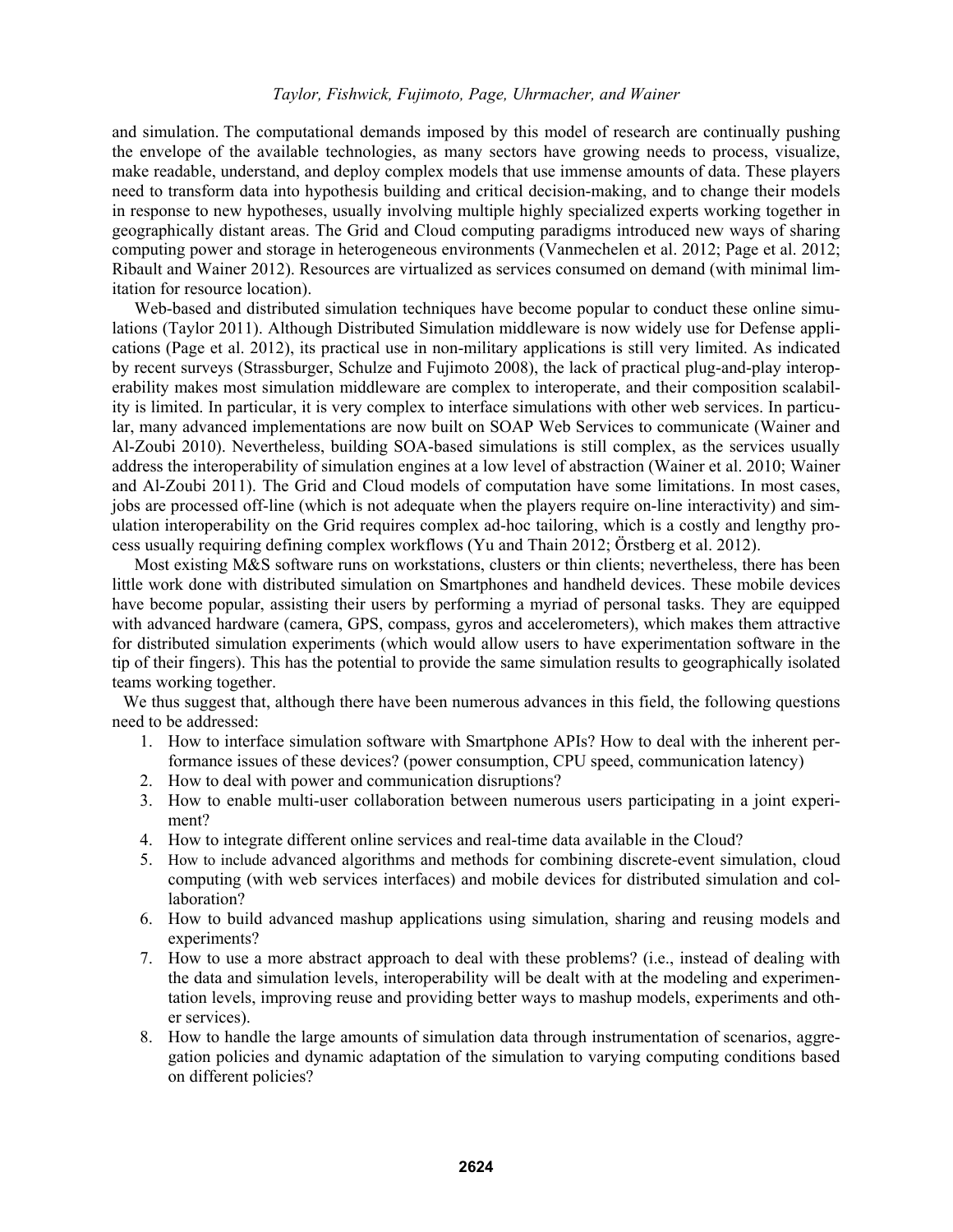We have started some research in this field, with application in environmental sciences, in particular for forest fire simulation (Wainer and Castro 2010; Wainer and Liu 2009). In (Harzallah et al 2008, Zapatero et al. 2011) we showed how to mash up such simulations with Geographical Information Systems as input/output (see http://youtu.be/PRfNDeBUPFs and http://youtu.be/smeKecxEJwY). These mashups combine a simulation with a Global Weather service, whose real-time data is fed into a theoretical forest fire model to obtain precise results on a Google Map. Originally, we used a two-tier architecture consisting of a SOA-based simulator (Wainer et al. 2008), a Java Servlet and a Javascript client, different XMLbased technologies such as XHTML, SOAP, XPATH and XSLT to enhance performance, interoperability and usability. Although this experiment was successful, the development required a considerable implementation effort (approximately 2160 person/hours), mostly due to the utilization of a SOA-based solution. Instead, we have had success with a new RESTful Web Services interface, called RISE (Restful Interoperability Simulation Environment), which can solve these issues by imitating the Web interoperability style (Ribault and Wainer 2012; Wainer and Al Zoubi 2011 Al Zoubi and Wainer 2009). The Representational State Transfer style can help solving the interoperability limitations, and it makes easy the development of mashups, which can be developed in a shorter period of time (for instance, the last clients we developed, which will be adapted for this research project took only 375 person/hours for the same simulation environment discussed above). The following figure shows a mashup application (Zapatero et al. 2011) and a smartphone client (Mancini et al. 2012).



Figure 3: (a) Mashup application: forest fires simulation based on GIS; (b) Client Interface on Smartphones.

One issue is that most collaborative systems for M&S only focus on sharing *data* (in varied formats) and *processing power*. Instead, formal M&S techniques like DEVS (Discrete Events Systems specification), promise better success by addressing these issues at a higher level of abstraction (Zeigler et al. 2000). With DEVS, models, simulators and experiments are systematically built and interoperability can be enhanced. We need to explore new architectures, including hybrid approaches suitable for handheld devices. We also need to explore new mechanisms to allow users to collaborate on joint simulation exercises, sharing information and data between existing devices and the simulation server.

We argue that the combination of simulation with RESTful WS will improve the definition of very advanced applications in this field. It is important to note that the availability of RISE makes the implementation much simpler, errors are easier to find (due to the well defined methods in the interface), and the development of a mashup application like the client presented here can be done in a more effective way. Moreover, exposing a simulator as a service (Software as a Service layer in a Cloud infrastructure), is important from an integration point of view.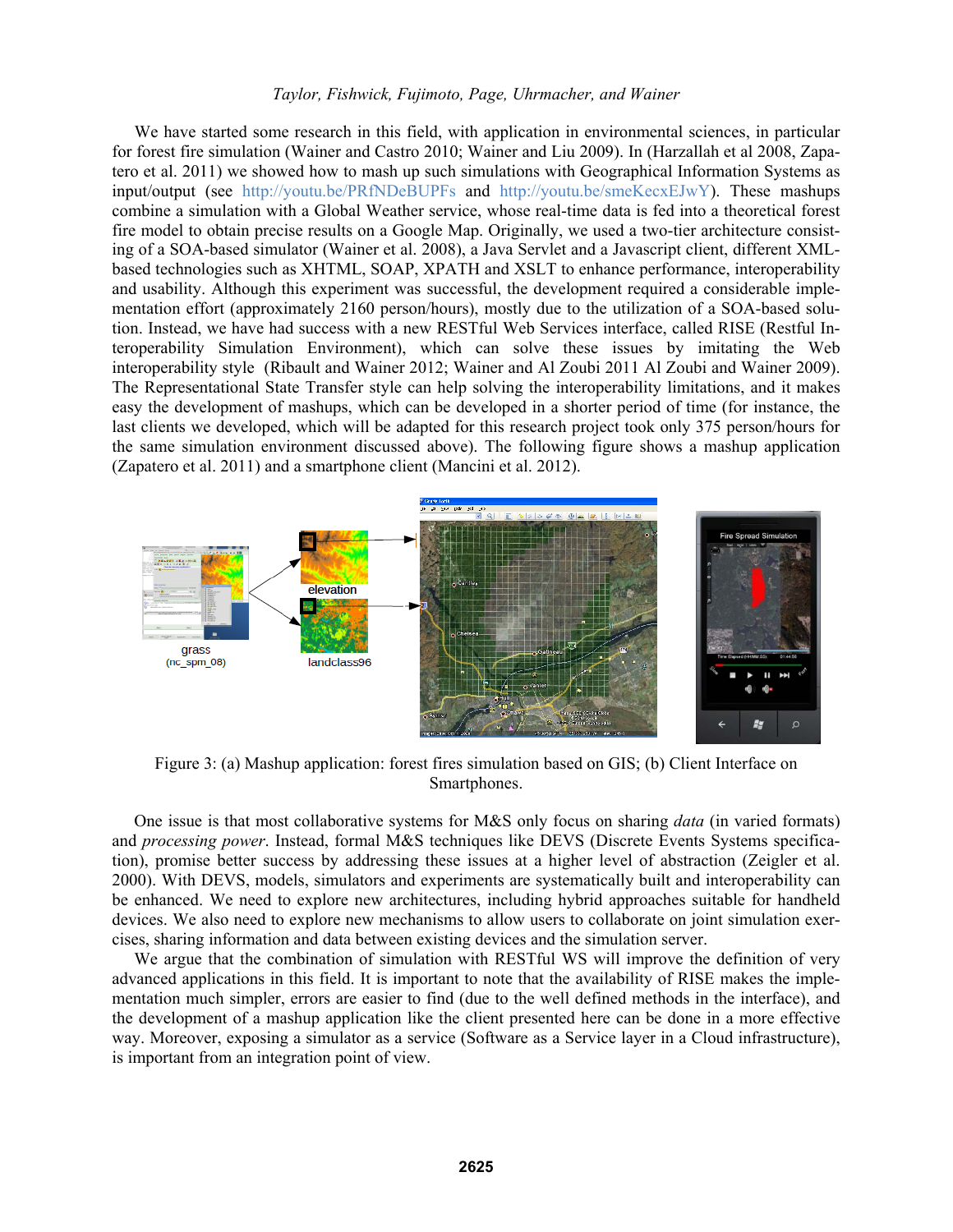### **8 CONCLUSIONS**

This paper has presented Grand Challenges in M&S from the perspective of six researchers. We hope that the views presented are stimulating and present interesting research themes for the next decade.

#### **REFERENCES**

- Aydt, H., S. J. Turner, W. Cai, and M.Y.H. Low. 2009. "Research Issues in Symbiotic Simulation." In *Proceedings of the 2009 Winter simulation Conference*. 1213-1222. Piscataway, New Jersey: Institute of Electrical and Electronics Engineers, Inc.
- Al-Zoubi, K., G. Wainer. 2009. "Using REST Web-Services Architecture for Distributed Simulation." In *Proceedings of the 23rd Workshop on Principles of Advanced and Distributed Simulation (PADS)*, Lake Placid, NY. 114-121. Piscataway, New Jersey: Institute of Electrical and Electronics Engineers, Inc.
- Bittig, A. T., F. Haack, C. Maus, and A. M. Uhrmacher. 2011. "Adapting Rule-based Model Descriptions for Simulating in Continuous and Hybrid Space". In *Proceedings of CMSB '11*. ACM Press, N.Y.
- Brooks, Jr., F. P. 1986. "No Silver Bullet--Essence and Accidents of Software Engineering." *Computer* **20**(4):10-19, April 1987. Reprinted from *Proc. IFIP Congress,* Dublin, Ireland, 1986.
- Darema, F. 2004. "Dynamic Data Driven Applications Systems: A New Paradigm for Application Simulations and Measurements." In *Proceedings of the International Conference on Computational Science*. 662-669.
- Dematte, L., and D. Prandi. 2010. "GPU computing for systems biology." *Brief. Bioinf.* 11(323): 323- 333.
- Deutsch, A., and S. Dormann. 2004. *Cellular Automaton Modeling of Biological Pattern Formation.* Birkhäuser Boston.
- Ezzell, Z., P. A. Fishwick, B. Lok, S. Lampotang, and A. Pitkin. 2011. "An Ontology-Enabled User Interface for Simulation Model Construction and Visualization." *Journal of Simulation*, 5 (3), 147-156.
- Ferm, L., A. Hellander, and P. Lötstedt. 2010, "An adaptive algorithm for simulation of stochastic reaction-diffusion processes". *J. Comput*. Phys. 229 (2): 343–360.
- Fishwick, P.A. 2012. "Hypermodeling: An Integrated Approach to Dynamic System Modeling." *Journal of Simulation*, 6, 2-8*.*
- Franklin, B. 1758. Poor richard's almanac. The Complete Poor Richard Almanacs, facsimile ed., vol. 2.
- Fujimoto, R. M. 1993. "Parallel Discrete Event Simulation: Will the Field Survive?" *ORSA Journal on Computing*, 5 (3): 213-230.
- Gao, Q., F. Liu, D. Gilbert, M. Heiner, and D. Tree. 2011. "A Multiscale Approach to Modelling Planar Cell Polarity in Drosophila Wing using Hierarchically Coloured Petri Nets". In *Proceeings of CMSB'2011*, 209–218.
- Government Technology (2005). Virginia Governor Warner Proposes \$27 Million to Further Promote Modeling and Simulation.
- Harzallah, Y., V. Michel, Q. Liu and G. Wainer. 2008. "Distributed Simulation and Web Map Mash-Up for Forest Fire Spread." In *Proceedings of IEEE ICWS*. Honolulu, HI.
- Hazelwood, B. 2009. "For Want of a Nail". Accessed February 23 2011. http://www.freshbusinessthinking.com/articles print.php?CID=2&AID=2347.
- Hendler, J., N. Shadbolt, W. Hall, T. Berners-Lee and D. Weitzner. 2008. "Web Science: An Interdisciplinary Approach to Understanding the Web." *Communications of the ACM.* 51(7) 60-69.
- Himmelspach, J., R. Ewald, S. Leye, and A. M. Uhrmacher. 2010. "Enhancing the Scalability of Simulations by Embracing Multiple Levels of Parallelization". In *Proceedings of HiBi'2010*, 57–66, IEEE CPS.
- Jeschke, M., R. Ewald, and A. M. Uhrmacher. 2011. "Exploring the performance of spatial stochastic simulation algorithms". *J. of Comput. Phys.* 230 (7): 2562–2574.
- John, M., C. Lhoussaine, J. Niehren, and A. Uhrmacher. 2010. "The Attributed Pi-Calculus with Priorities". In *Transactions on Computational Systems Biology XII*, LNCS-5945*, 13–76*. Springer.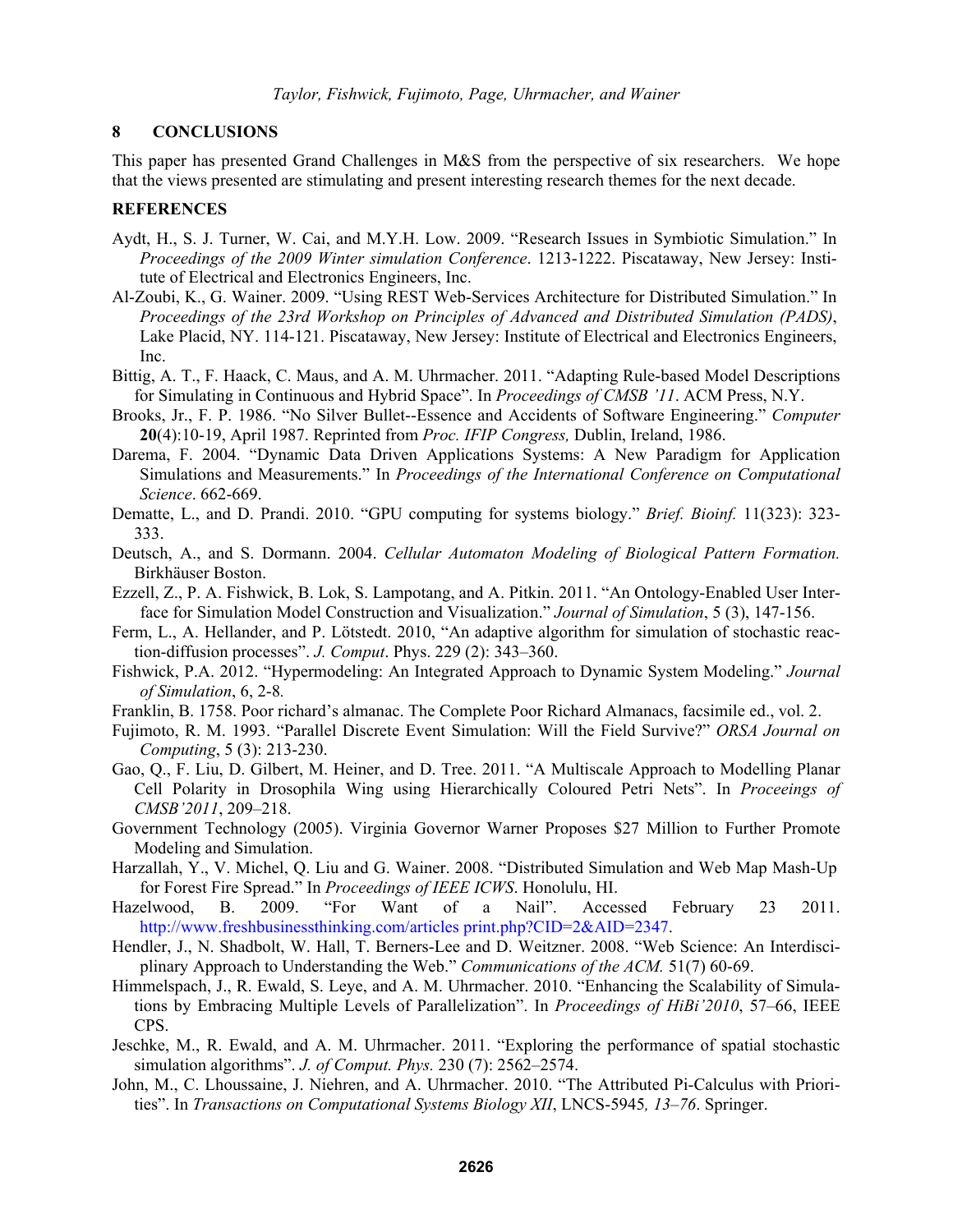- Keim, D., J. Kohlhammer, G. Ellis, and F. Mansmann. (Eds.) 2010. Mastering the Information Age: *Solving Problems with Visual Analytics*. EuroGraphics Association.
- Mancini, E., G. Wainer, K. Al-Zoubi and O. Dalle. 2012. "Simulation in the Cloud Using Handheld Devices". In *Proceedings of 12th IEEE/ACM International Symposium on Cluster, Cloud and Grid Computing*. Ottawa, ON, Canada.
- Maus, C., S. Rybacki, and A. M. Uhrmacher. 2011. "Rule-based multi-level modeling of cell biological systems". *BMC Systems Biology* 5: 166.
- Mazza, T., G. Iaccarino, and C. Priami. 2010. "Snazer: the simulations and networks analyzer". *BMC Systems Biolog*. 4: 1.
- National Center for Simulation. 2003. Impact of Florida's Modeling, Simulation and Training Industry.
- Nicol, D. M. and P. Heidelberger. 1996. "Parallel Execution for Sequential Simulators." *ACM Transactions on Modeling and Computer Simulation*, 6 (3): 210-242.
- Östberg, P-O., A. Hellander, B. Drawert, E. Elmroth, S. Holmgren and L. Petzold. 2012. "Reducing Complexity in Management of eScience Computations". In *Proceedings of 12th IEEE/ACM International Symposium on Cluster, Cloud and Grid Computing*. Ottawa, ON, Canada.
- Page, E., L. Litwin, M. McMahon, B. Wickham, M. Shadid and E. Chang. 2012. "Goal-Directed Grid-Enabled Computing for Legacy Simulations". In *Proceedings of 12th IEEE/ACM International Symposium on Cluster, Cloud and Grid Computing*. Ottawa, ON, Canada.
- Pawlikowski, K. H.-D., Jeong, and J.-S. Lee. 2002. "On credibility of simulation studies of telecommunication networks". *Communications Magazine*, 40: 132-139.
- Regev, A., E. M. Panina, W. Silverman, L. Cardelli, and E. Shapiro. 2004. "BioAmbients: an abstraction for biological compartments". *Theoretical Computer Science* 325 (1): 141–167.
- Ribault J. and G. Wainer. 2012. "Simulation Processes In The Cloud for Emergency Planning". *In Proceedings of 12th IEEE/ACM International Symposium on Cluster, Cloud and Grid Computing*. Ottawa, ON, Canada.
- Roberts, J. G. 2007. "Massachusetts v. Environmental Protection Agency". 549 U.S. 497 (dissenting opinion). Accessed February 23 2011. http://www.law.cornell.edu/supct/html/05-1120.ZD.html.
- Rybacki, S., J. Himmelspach, F. Haack, and A. Uhrmacher. 2011. "WORMS- A Framework to support workflows in M&S". In *Proceedings of the 2011 Winter Simulation Conference*. 716-727. Piscataway, New Jersey: Institute of Electrical and Electronics Engineers, Inc.
- Scalable Network Technologies. 2012. "QualNet." from http://www.scalablenetworks.com/content/products/qualnet.
- Strassburger, S. and S.J.E. Taylor. 2012. "A Comparison of CSPI and CMSD Standards." In *Proceedings of the Spring Simulation Interoperability Workshop*. 12S-SIW-010. SISO, Orlando, Fl.
- Strassburger, S., T. Schulze, and R. Fujimoto. 2008. "Future Trends in Distributed Simulation and Distributed Virtual Environments – Results of a Peer Study." In *Proceedings of the 2008 Winter Simulation Conference.* 777-785. Piscataway, New Jersey: Institute of Electrical and Electronics Engineers, Inc.
- Takahashi, K., S. Tanase-Nicola, and P. R. ten Wolde. 2010. "Spatio-temporal correlations can drastically change the response of a MAPK pathway". *PNAS* 107 (6): 2473–2478.
- Tako, A. A., and S. Robinson. 2010. "Model development in discrete-event simulation and system dynamics: An empirical study of expert modellers*". Eur. J. of Operational Research* 207:784–794.
- Taylor, S.J.E. 2011. Challenges for Web Simulation Science. In *Proceedings of the 2011 Winter Simulation Conference*. Piscataway, New Jersey: Institute of Electrical and Electronics Engineers, Inc. pp. 2904-2908.
- Taylor, S.J.E., M. Ghorbani, T. Kiss, D. Farkas, N. Mustafee, S. Kite, S.J. Turner, and S. Strassburger. 2011. "Distributed Computing and Modeling & Simulation: Speeding Up Simulations and Creating Large Models." In *Proceedings of the 2011 Winter Simulation Conference*. 161-175. Piscataway, New Jersey: Institute of Electrical and Electronics Engineers, Inc.